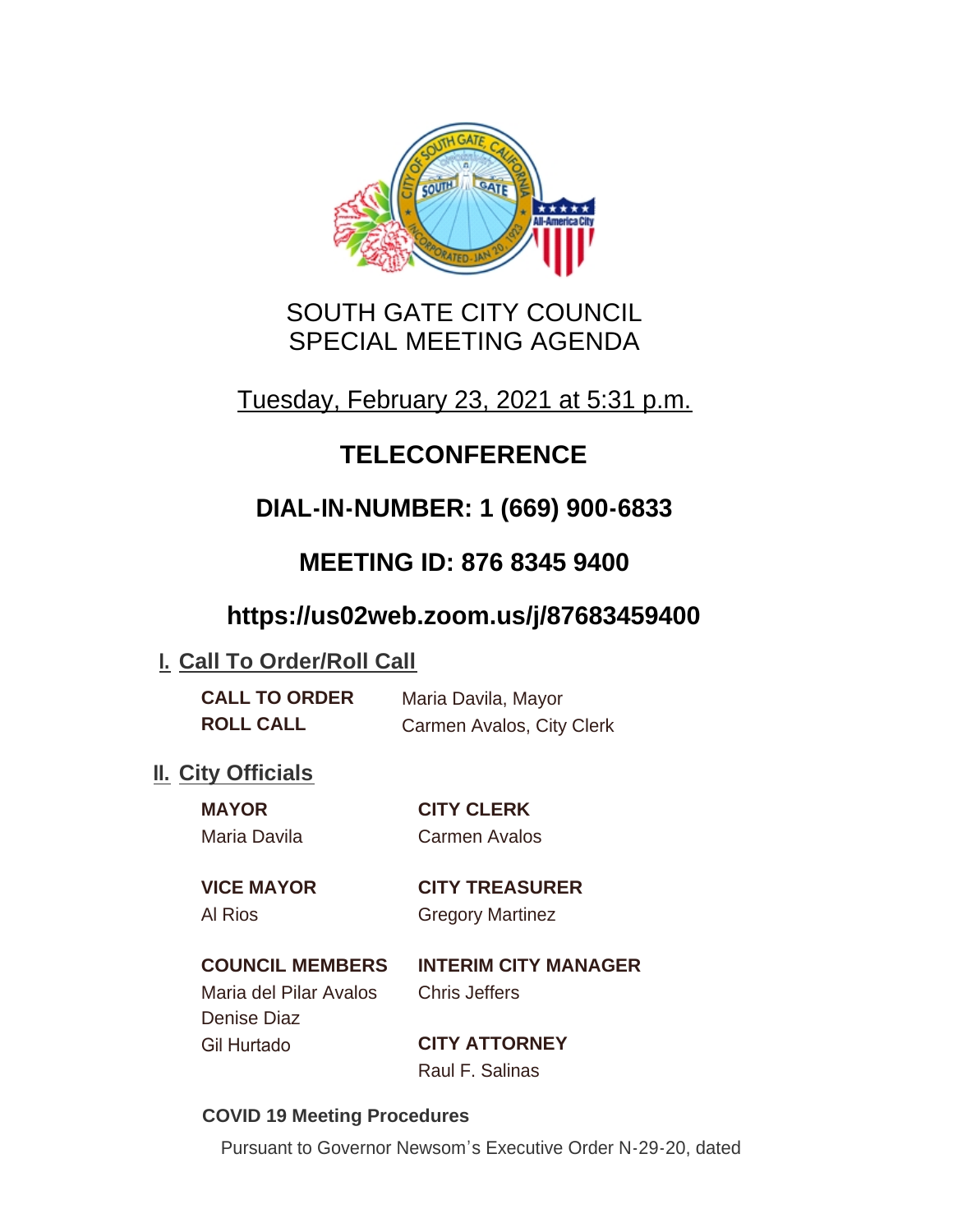March 17, 2020, members of the South Gate City Council, staff, and the public will participate in the February 23, 2021 meeting via a teleconference. To avoid exposure to COVID-19 this meeting will be held with City Council Members participating via teleconference by calling Dial-in-Number: 1 (669) 900-6833 and Meeting ID: 876 8345 9400 and https://us02web.zoom.us/j/87683459400

#### **Procedure for Participation:**

Any person wanting to participate may request to "speak" on an agenda item. Once acknowledged and authorized by the Mayor the person may speak. Alternatively, any person may submit comments on an item electronically by emailing cavalos@sogate.org. Submissions by email must be received *45 minutes* prior to the posted start time of the meeting if emailing subject/public comment. *All emails will be made part of the record, copies to City Council and filed.*

Subject line should read: **COMMENTS FOR ITEM \_\_\_\_\_, MEETING OF FEBRUARY 23, 2021**.

Please note, you will enter the meeting muted, but if you want to comment on an Agenda Item or during the public comment portion of the Agenda, raise your hand or press \*9 at the appropriate time indicated by the Mayor. When you are selected to speak, you will hear that you are unmuted, this is the time to make your public comments. Your patience with these changes is appreciated as the City adjusts to new ways of conducting business during the COVID-19 pandemic. Thank you.

**Accessibility:** Reasonable accommodations for individuals with disabilities will be handled on a case-by-case basis and in accordance with the Americans with Disabilities Act and Governor Newsom's Executive Order N-29-20. Please call the Office of the City Clerk at 323.563.9510.

### **Meeting Compensation Disclosure III.**

Pursuant to Government Code Section 54952.3: Disclosure of compensation for meeting attendance by City Council Members is \$650 monthly regardless of the amount of meetings.

### **Closed Session: (ATTY) IV.**

#### **1. CONSIDER THE EVALUATION OF PERFORMANCE OF A PUBLIC EMPLOYEE**

Pursuant to Government Code Section 54957(b)(1)

a. Interim City Manager

Documents: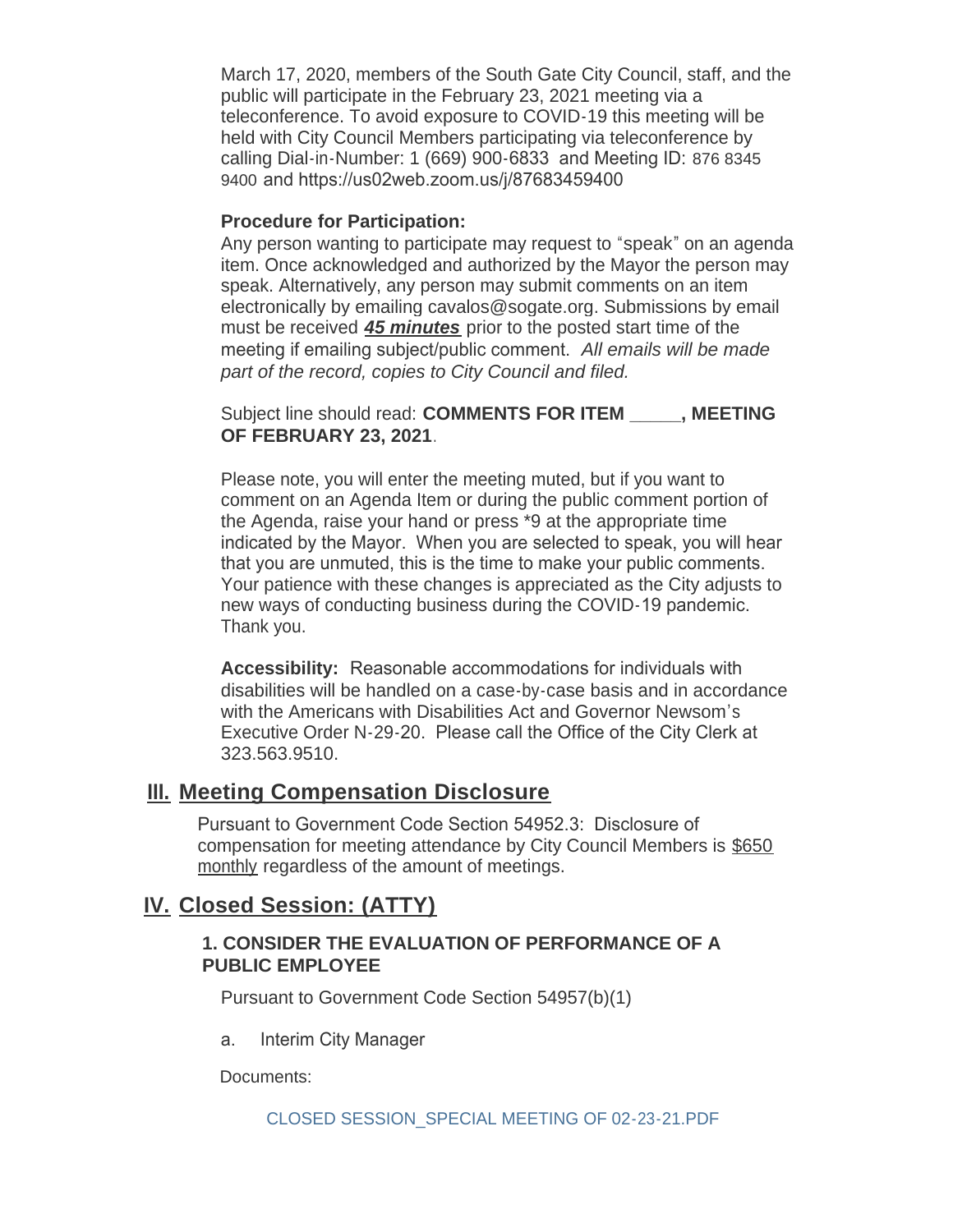### **Special Meeting Adjournment V.**

I, Carmen Avalos, City Clerk, certify that a true and correct copy of the foregoing Meeting Agenda was posted on February 17, 2021 at 1:50 p.m., as required by law.

Carmen Avalos, CMC City Clerk

Materials related to an item on this Agenda submitted to the City Council after distribution of the agenda packet are available for public inspection in the City Clerk's Office

> 8650 California Avenue, South Gate, California 90280 (323) 563-9510 \* fax (323) 563-5411 \* [www.cityofsouthgate.org](http://www.cityofsouthgate.org/)

In compliance with the American with Disabilities Act, if you need special assistance to participate in the City Council Meetings, please contact the Office of the City Clerk.

Notification 48 hours prior to the City Council Meeting will enable the City to make reasonable arrangements to assure accessibility.